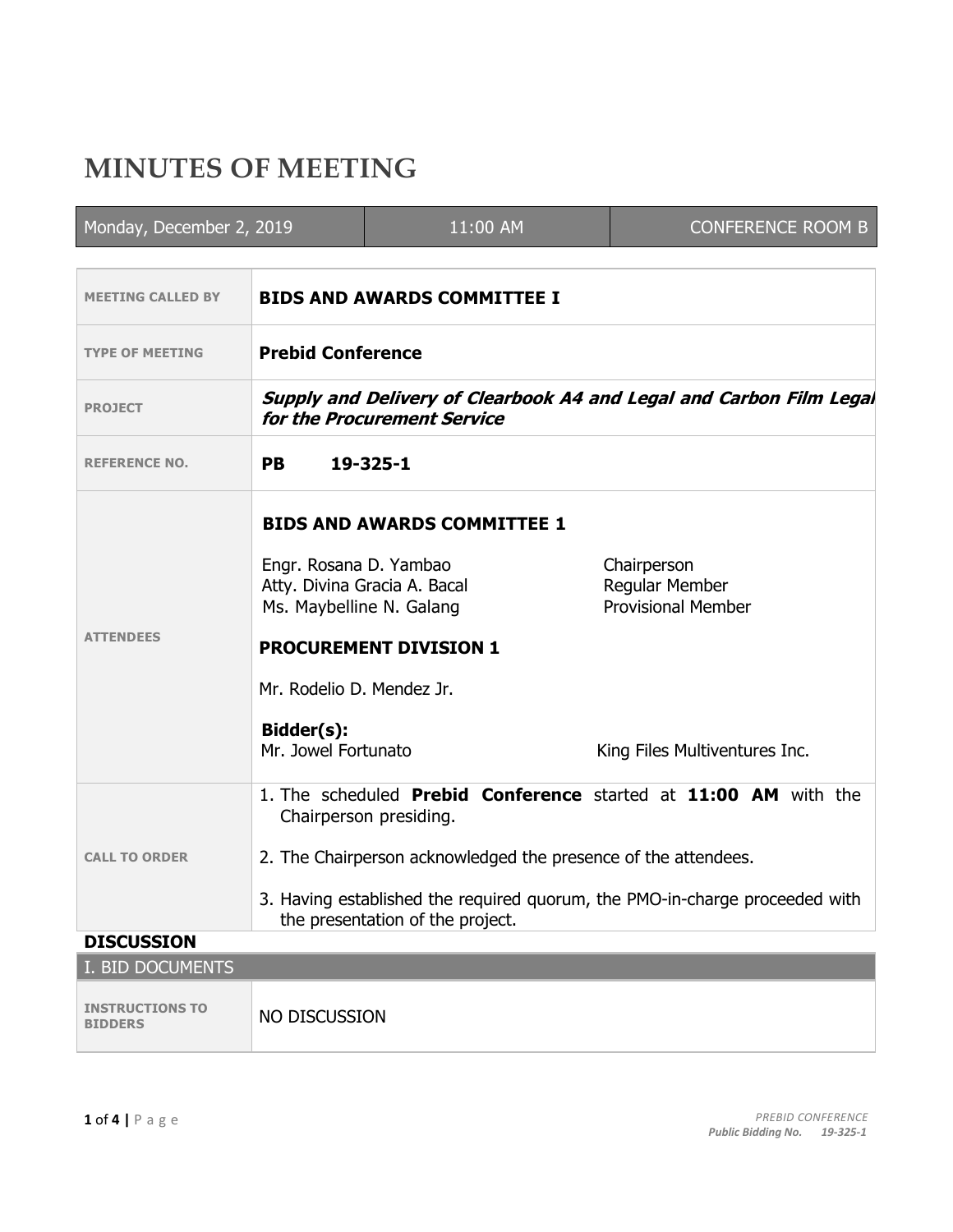| <b>BID DATA SHEET</b>                               | NO DISCUSSION                                                                                     |                                                                                         |                     |                                                   |  |
|-----------------------------------------------------|---------------------------------------------------------------------------------------------------|-----------------------------------------------------------------------------------------|---------------------|---------------------------------------------------|--|
| <b>GENERAL CONDITIONS</b><br><b>THE CONTRACT</b>    |                                                                                                   | NO DISCUSSION                                                                           |                     |                                                   |  |
| <b>SPECIAL CONDITIONS</b><br><b>OF THE CONTRACT</b> | NO DISCUSSION                                                                                     |                                                                                         |                     |                                                   |  |
|                                                     | Submission of Samples/Demo Units                                                                  |                                                                                         |                     |                                                   |  |
|                                                     | Amended the quantity of the samples to be submitted for Clearbook A4 and<br>Legal                 |                                                                                         |                     |                                                   |  |
|                                                     | <b>XXX</b>                                                                                        |                                                                                         |                     |                                                   |  |
|                                                     | All bidders shall submit the following samples/demo units to the Procurement Division 1           |                                                                                         |                     |                                                   |  |
|                                                     |                                                                                                   |                                                                                         |                     |                                                   |  |
|                                                     |                                                                                                   | (PD 1) on or before the deadline of bid submission for evaluation and testing purposes: |                     |                                                   |  |
|                                                     |                                                                                                   |                                                                                         |                     |                                                   |  |
| <b>SCHEDULE OF</b><br><b>REQUIREMENTS</b>           | Lot<br>No.                                                                                        | Item/Description                                                                        | <b>REQUIREMENTS</b> | <b>Testing Center &amp;</b><br><b>Testing Fee</b> |  |
|                                                     | $\mathbf{1}$                                                                                      | <b>CLEARBOOK. A4</b>                                                                    | One (1) piece box   | In-house Testing                                  |  |
|                                                     | $\overline{2}$                                                                                    | <b>CLEARBOOK, LEGAL</b>                                                                 | One (1) piece-box   | In-house Testing                                  |  |
|                                                     | 3                                                                                                 | <b>CARBON FILM, LEGAL</b>                                                               | One $(1)$ box       | In-house Testing                                  |  |
|                                                     | <b>XXX</b>                                                                                        |                                                                                         |                     |                                                   |  |
|                                                     | Page $77 - 81$                                                                                    |                                                                                         |                     |                                                   |  |
|                                                     | Amended the schedule of requirements form.                                                        |                                                                                         |                     |                                                   |  |
|                                                     |                                                                                                   |                                                                                         |                     |                                                   |  |
|                                                     | <b>XXX</b>                                                                                        |                                                                                         |                     |                                                   |  |
|                                                     | We commit to deliver the goods under the new packaging as required by the<br>Procurement Service. |                                                                                         |                     |                                                   |  |
|                                                     |                                                                                                   |                                                                                         |                     |                                                   |  |
|                                                     |                                                                                                   | Shall conform to the Consumer Act of the Philippines (RA 7394), Article 77. Minimum     |                     |                                                   |  |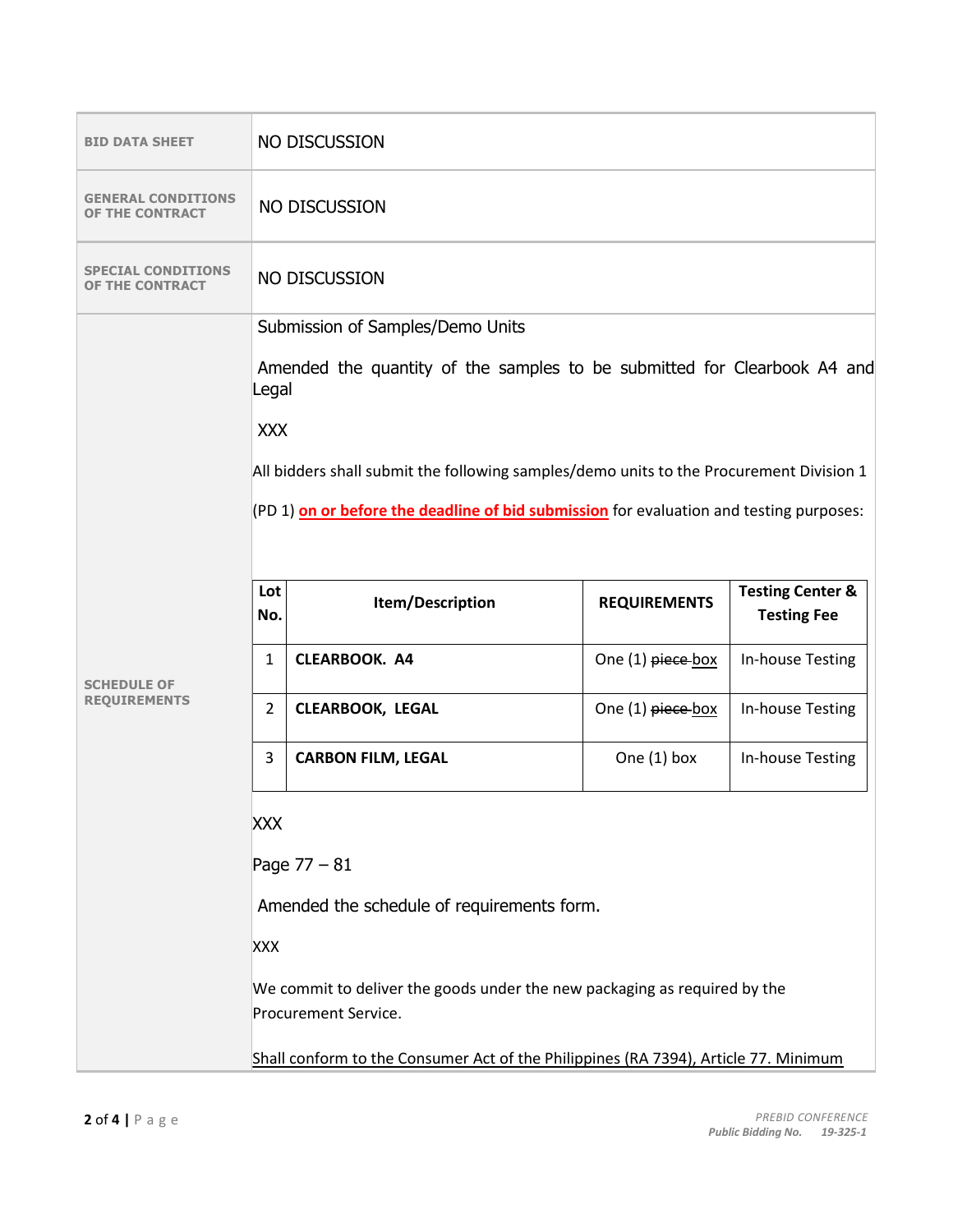|                                           | Labelling requirements for consumer products, which states that:                                                                                                                                                                                                     |                                                                                     |  |  |  |
|-------------------------------------------|----------------------------------------------------------------------------------------------------------------------------------------------------------------------------------------------------------------------------------------------------------------------|-------------------------------------------------------------------------------------|--|--|--|
|                                           | "All consumer products domestically sold whether manufactured locally or imported shall<br>indicate the following in their respective labels of packaging:                                                                                                           |                                                                                     |  |  |  |
|                                           | Its correct and registered trade name or brand name;<br>la)                                                                                                                                                                                                          |                                                                                     |  |  |  |
|                                           | b) Its duly registered trademark;                                                                                                                                                                                                                                    |                                                                                     |  |  |  |
|                                           | c) Its duly registered business name;                                                                                                                                                                                                                                |                                                                                     |  |  |  |
|                                           | d) The address of the manufacturer, importer, repacker of the consumer product in the<br>Philippines;<br>Its general make or active ingredients (if applicable);<br>e)                                                                                               |                                                                                     |  |  |  |
|                                           |                                                                                                                                                                                                                                                                      |                                                                                     |  |  |  |
|                                           | or to at least the nearest tenths in the metric system (if applicable);                                                                                                                                                                                              | The net quality of contents, in terms of weight, measure or numerical count rounded |  |  |  |
|                                           | Country of manufacture, if imported; and<br>a)                                                                                                                                                                                                                       |                                                                                     |  |  |  |
|                                           | If a consumer product is manufactured, refilled or repacked under license from a<br>principal, the label shall so state the fact."                                                                                                                                   |                                                                                     |  |  |  |
|                                           | I hereby certify that the statement of compliance to the foregoing technical<br>specifications are true and correct, otherwise, if found false either during evaluation or<br>post-qualification, the same shall give rise to automatic disqualification of our bid. |                                                                                     |  |  |  |
|                                           | Name of Company                                                                                                                                                                                                                                                      | Signature Over Printed Name                                                         |  |  |  |
|                                           |                                                                                                                                                                                                                                                                      | of Authorized Representative                                                        |  |  |  |
|                                           | <b>XXX</b>                                                                                                                                                                                                                                                           |                                                                                     |  |  |  |
| <b>TECHNICAL</b><br><b>SPECIFICATIONS</b> | NO DISCUSSION                                                                                                                                                                                                                                                        |                                                                                     |  |  |  |
| <b>TERMS OF REFERENCE</b>                 | NO DISCUSSION                                                                                                                                                                                                                                                        |                                                                                     |  |  |  |
| <b>BIDDING FORMS</b>                      | NO DISCUSSION                                                                                                                                                                                                                                                        |                                                                                     |  |  |  |
| II. OTHER DISCUSSIONS                     |                                                                                                                                                                                                                                                                      |                                                                                     |  |  |  |